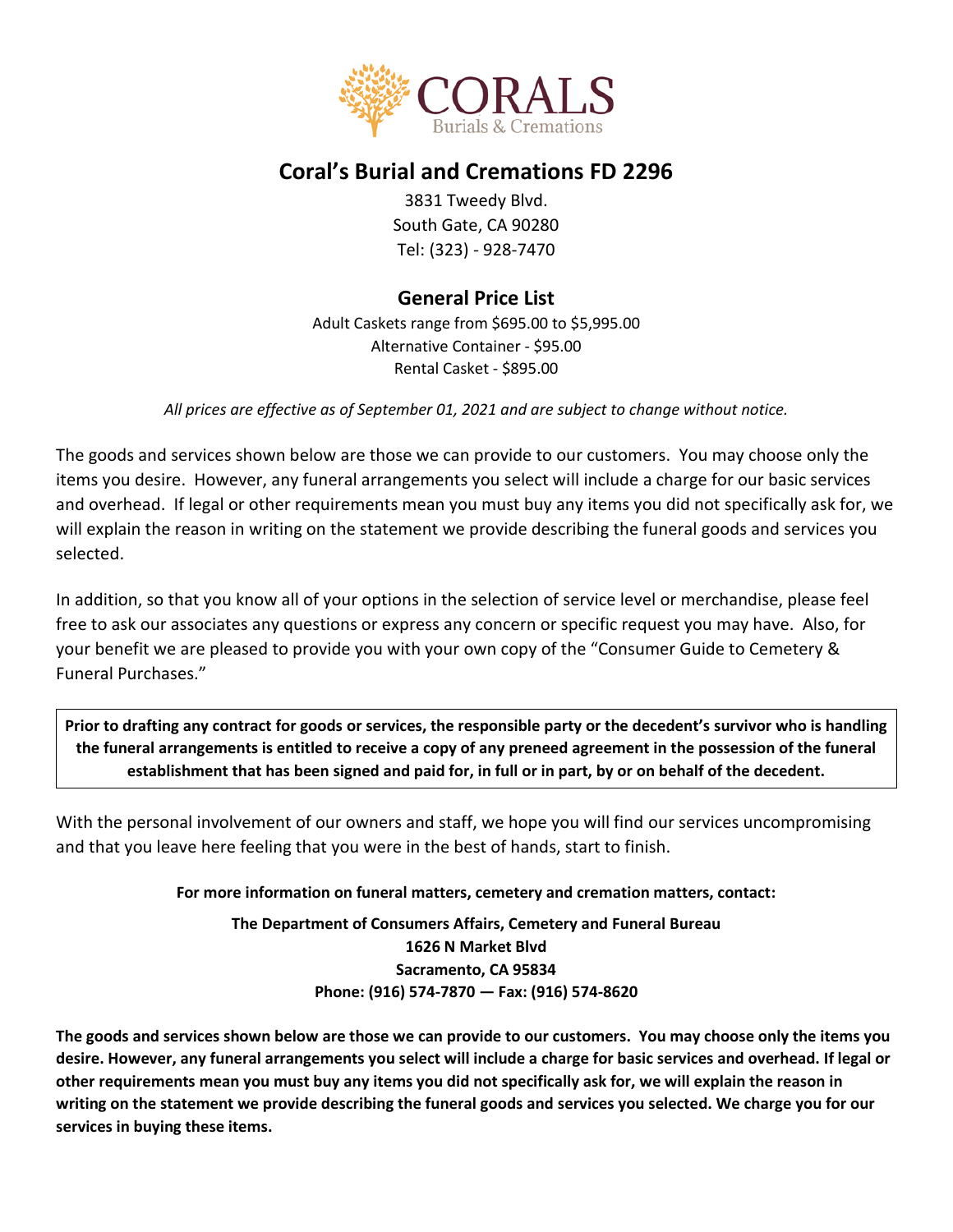# **FOR FAMILIES DESIRING ITEMIZED SELECTIONS**

**BASIC SERVICES OF FUNERAL DIRECTORS & STAFF.................................................... \$1,600.00** If casket is purchased at Coral's Burial and Cremations INC, we will discount \$1000.00 from our basic service charge. See "Package Discount" Page.

Our fee for the services for Funeral Director & Staff includes, but is not limited to: Staff to respond to the initial request for service, arrangement conference with family and responsible party, arrangements of funeral, preparation and filing of necessary authorizations and permits, recording vital statistics, shelter of remains, staff assistance prior to, during, and following the funeral including coordination with those providing other portions of the funeral, (e.g. Cemetery, Crematory and others.) The Funeral Establishment has also incorporated into the above charge overhead expenses such as professional licensing, legal and accounting fees, and OSHA and environmental compliance, insurance, building and utility expenses, parking lot and grounds, maintenance, taxes, equipment, furnishings, inventory costs, record keeping, secretarial and administrative expenses. This fee for our basic service and overhead will be added to the total cost of the funeral arrangements you select. (This fee is already included in our charge for direct cremation, immediate burials, and forwarding or receiving remains.) NO ADDITIONAL CHARGE FOR WEEKEND OR HOLIDAY SERVICE.

**EMBALMING............................................................................................................... \$595.00** Except in certain cases, embalming is not required by law, Embalming may be necessary, however, if you select certain funeral arrangements, such as a funeral with viewing. If you do not want embalming, you usually have the right to choose an arrangement that do not require you to pay for it, such as direct cremation or immediate burial. (REFRIGERATION, if Applicable, \$100.00 per day. California law requires refrigeration of an unembalmed body after 24 hours.)

## **OTHER PREPARATION OF THE DECEDENT ....................................................................\$450.00**

Includes dressing and casketing, hair dressing, reconstructive restoration (if needed), washing and disinfecting, and special care of autopsied remains when necessary.

# **SERVICES & FACILITIES FOR VIEWING ..........................................................................\$600.00**

Our services, will include set up of visitation area, use of visitation room, placement of decedent in viewing area, display of floral arrangements, and supervision and attendance during the visitation and funeral ceremony church or cemetery grounds. (Based on availability.)

# **TRANSFER OF DECEDENT TO FUNERAL HOME..............................................................\$595.00**

Removal of the remains from hospital, residence, coroner, or other facility within a 40-mile radius of Coral's Burial and Cremations INC. (BEYOND 40 MILES, additional Fee.)

**HEARSE........................................................................................................................\$500.00** To transport casket/decedent to place of service within a 30-mile radius of Coral's Burial and Cremations INC. (BEYOND 30 MILES, additional Fee.)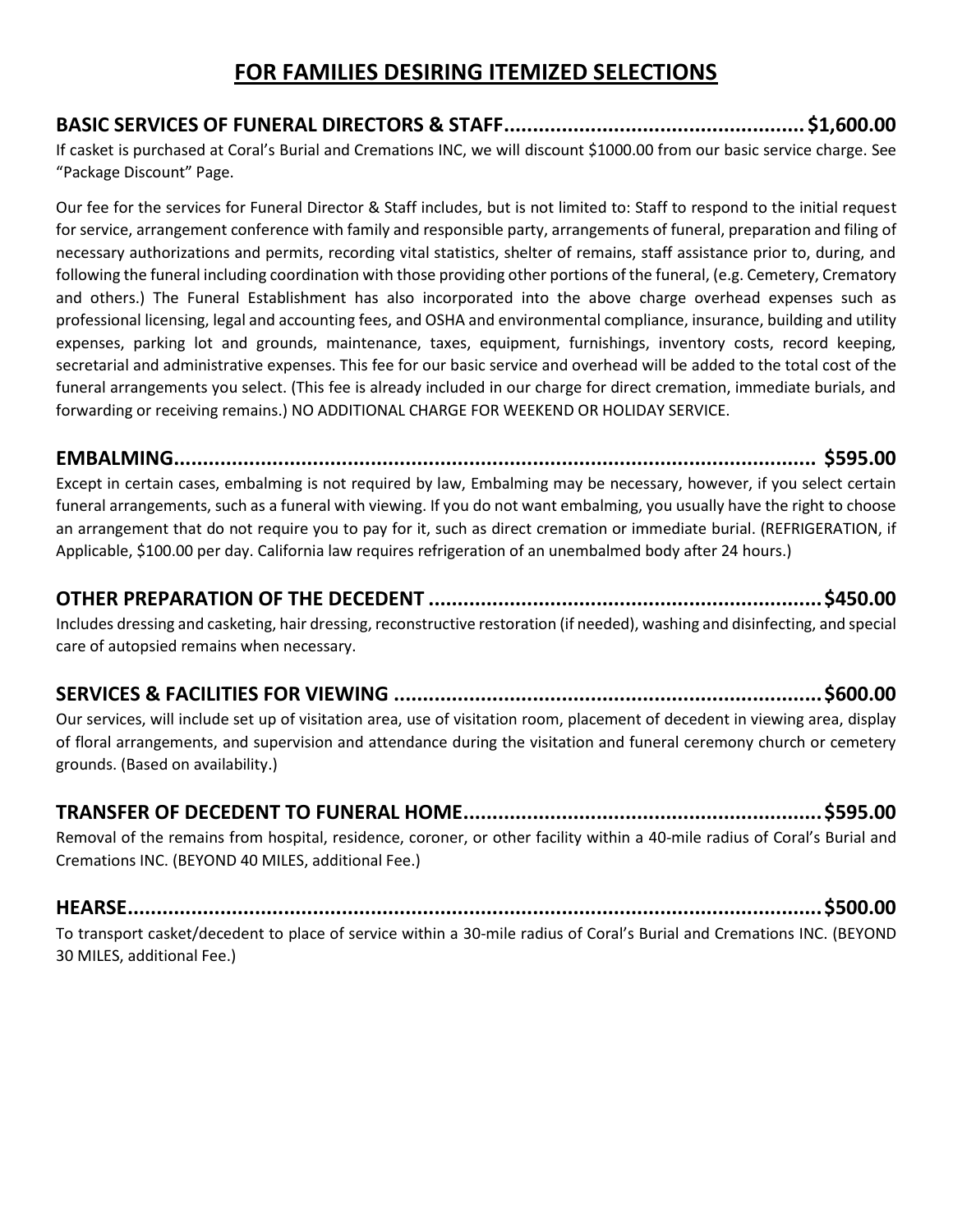# **UTILITY VEHICLE ..........................................................................................................\$200.00**

WHEN AIRPORT TRIPS ARE NECESSARY TO DELIVER OR PICK UP HUMAN REMAINS, A FEE OF \$135.00 IS APPLIED.

Obtains death certificate at Doctor's office, residence, hospital, or county coroner's office, files for burial permit at local health department and transports flowers to place of service when necessary within a 40-mile radius of Coral's Burial and Cremations INC. (BEYOND 40 MILES, additional Fee.)

### **TOTAL COST FOR PROFESSIONAL SERVICES .............................................................. \$4,540.00**

### **Cost of Professional Services when casket is purchased through our mortuary ........ \$3,540.00**

**LIMOUSINE..................................................................................................................\$700.00** To transport your family to and from place of service within a 25-mile radius of Coral's Burial and Cremations INC. (BEYOND 40 MILES, additional Fee.) (3 Hours Max.)

#### **PACKAGE DISCOUNT**

Families who purchase a casket from our mortuary will be offered a PACKAGE DISCOUNT. It will include the service and item traditionally selected on a funeral service. You will note by the list below of the savings in selecting the PACKAGE DISCOUNT in comparison to the ITEMIZED SELECTION in the general price list. As the option includes various types of services, NO CREDIT FOR DELETIONS IS POSSIBLE.

- **TOTAL ITEMIZED SELECTION: \$4,540.00**
- **LESS PACKAGE DISCOUNT (for purchasing casket at funeral home): -\$1,000.00**
	- **TOTAL: \$3,540.00**
	- **YOU SAVE A MINIMUM OF: \$1,000.00**

\*\* If you desire a LIMOUSINE for any of the package prices, please add \$700.00 (per limousine) to the total.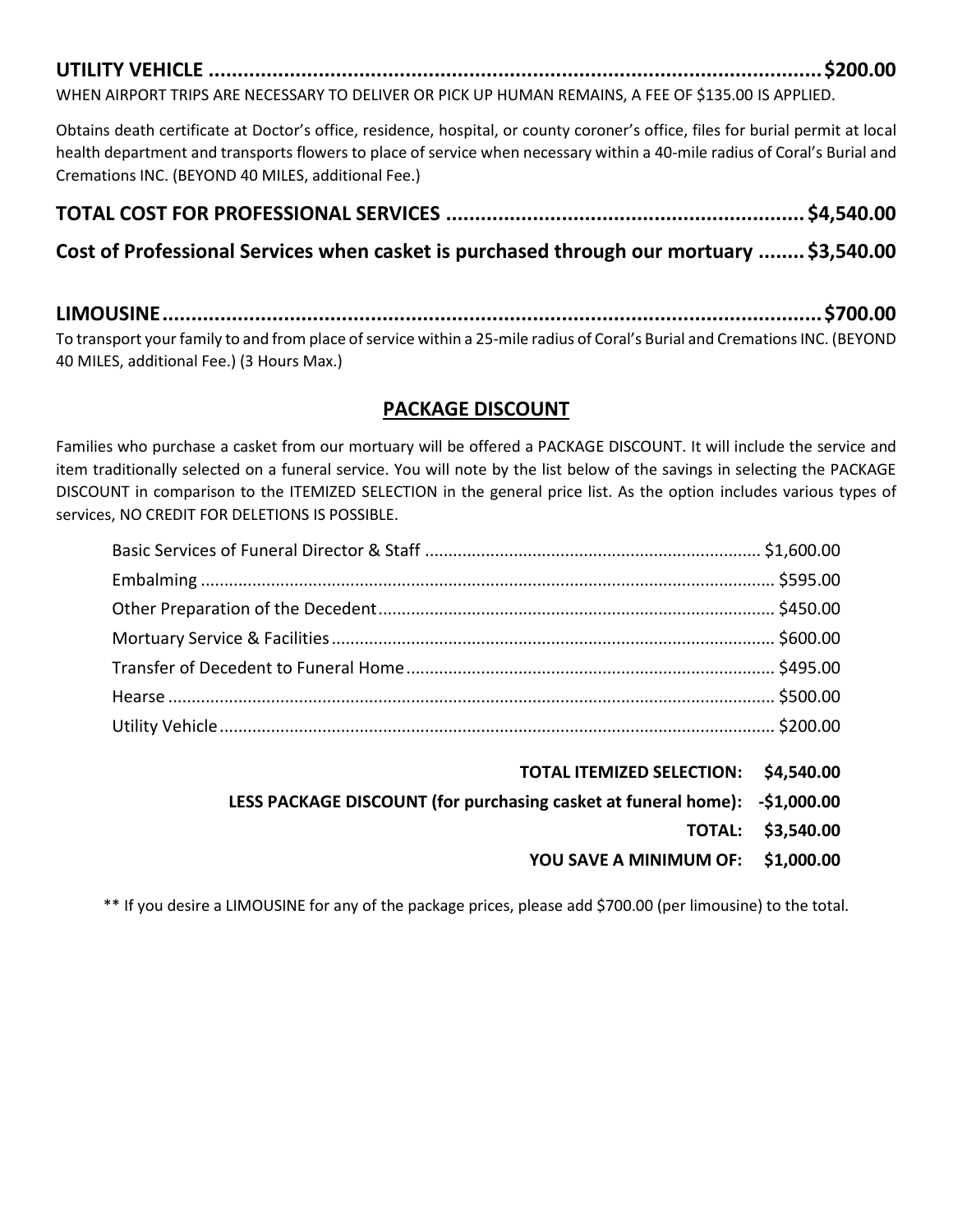# **ALTERNATIVE SELECTIONS**

**IMMEDIATE BURIAL.................................................................................................. \$2,644.20** An "Immediate Burial", is disposition of human remains by burial, without formal viewing, visitation or ceremony with the body present. No Embalming. Our charge for this service includes: basic services of funeral director & staff, a proportionate share of overhead cost, removal of decedent, facilities for shelter prior to burial, burial container (pressed wood Fayette), obtaining & filing necessary authorization & permits and local transportation to cemetery.

**DIRECT CREMATION ................................................................................................. \$1,827.74** A "Direct Cremation" is disposition of human remains by cremation, without formal viewing, visitation or ceremony with

the body present. Our charge for this service includes: basic services of funeral director & staff, a proportionate share of overhead cost, removal of decedent, facilities for shelter prior to cremation, obtaining & filing necessary authorizations & permits, cardboard container, local transportation to crematory, crematory fee (without casket) and picking of cremains.

**CREMATION WITH VIEWING..................................................................................... \$4,338.98** Services include basic services of funeral director and staff, removal of remains, embalming and preparation of the body for viewing, viewing, casket (Fayette), memorial package (book, cards, Crucifix), Prayer of Rosary, transportation to crematory, crematory quote, necessary authorizations, 1 Death Certificate, Disposition Permit, return of Cremated remains to legal next of kin at the funeral home.

**WITH RENTAL CASKET .............................................................................................. \$4,559.48**

### **CREMATION WITH MEMORIAL SERVICE ................................................................... \$2,612.63**

Services include basic services of funeral director and staff, removal of remains, necessary authorizations, 1 Death Certificate, Disposition Permit, Cremation Container, transportation to crematory, Cremation fee, return of ashes to Mortuary, 2-hour Memorial Service between 9 am and 1 pm (select 2 hours at family convenience.), memorial package (book, cards, Crucifix), Prayer of Rosary, return of Cremated Remains to legal next of kin.

### **FORWARDING OF DECEDENT TO ANOTHER FUNERAL HOME.................................... \$2,635.00**

DOES NOT INCLUDE SHIPPING CASE OR SHIPPING CHARGES.

Our charge includes basic services of director and staff, a proportionate share of overhead costs, removal of decedent, embalming, obtaining & filing necessary authorizations & permits.

### **RECEIVING DECEDENT FROM ANOTHER FUNERAL HOME ......................................... \$2,095.00**

This charge includes basic services of director and staff, temporary shelter of decedent and transportation of decedent to place of final destination (local).\*\*

\*\*IF YOU WISH TO MODIFY ANY OF THE ABOVE ALTERNATIVE SELECTIONS, IF EMBALMING, VIEWING, OR OTHER ITEM, SIMPLY ADD THE DIFFERENCE FROM THE ITEMIZED SELECTIONS PAGE OF THE PRICE LIST.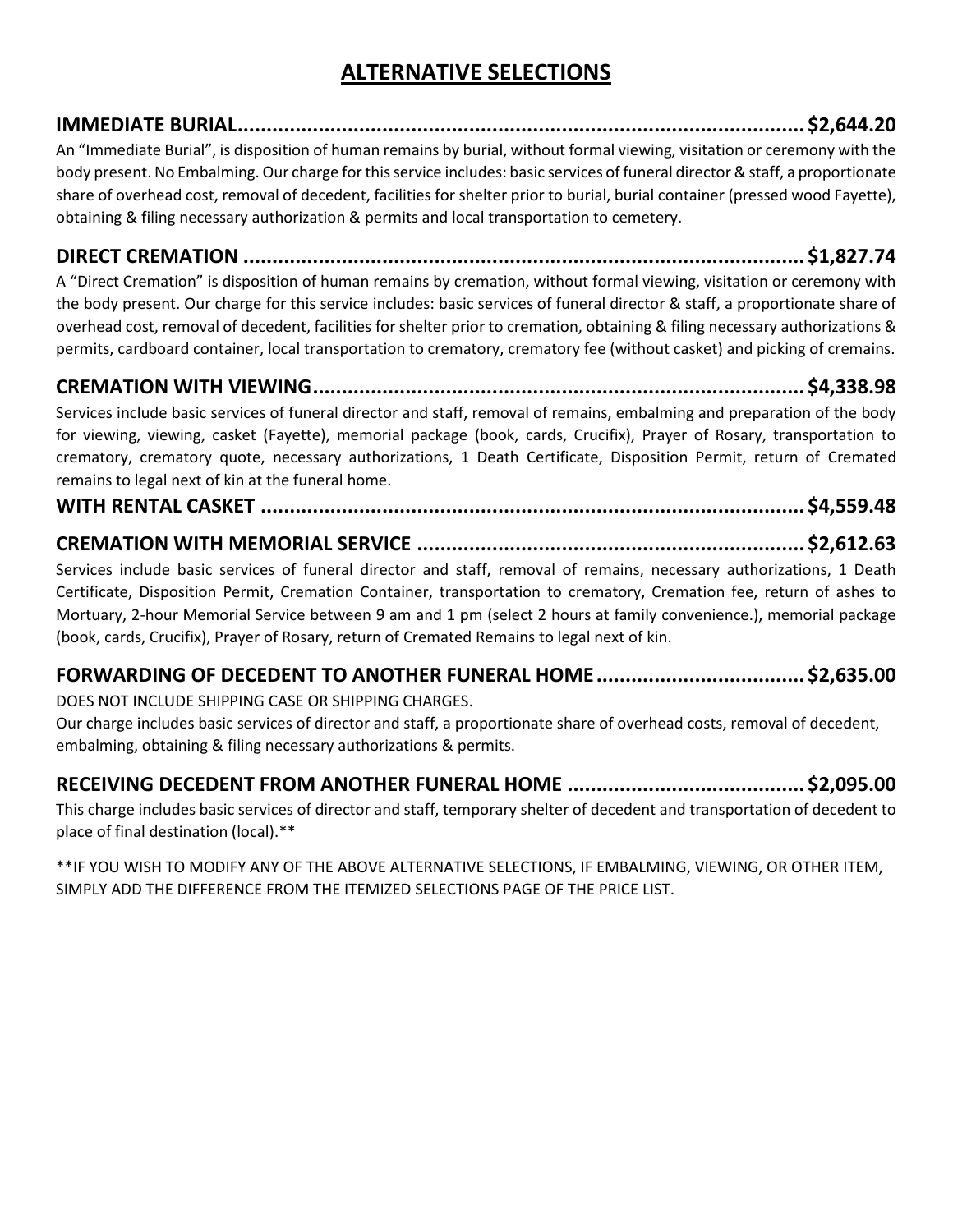# **OTHER SERVICES**

| When remains have to be restored after coroner or private autopsy                                                                                                                                                                                                                                      |
|--------------------------------------------------------------------------------------------------------------------------------------------------------------------------------------------------------------------------------------------------------------------------------------------------------|
| When remains have to be cleaned or handle other than placed in casket or container and are not embalmed                                                                                                                                                                                                |
|                                                                                                                                                                                                                                                                                                        |
| Hair tint must be brought in by family                                                                                                                                                                                                                                                                 |
|                                                                                                                                                                                                                                                                                                        |
| When extra care is needed for remains in poor condition, fluid retention and/or lengthy wait prior to service                                                                                                                                                                                          |
|                                                                                                                                                                                                                                                                                                        |
| This service includes arrangement of appointment with crematory, 30 minutes of viewing at the crematory, and<br>witnessing while remains enter the chamber.                                                                                                                                            |
|                                                                                                                                                                                                                                                                                                        |
| An additional fee of 200.00 will be charged for same day cremation to pick up by 6:00 at mortuary                                                                                                                                                                                                      |
| An Additional fee of 600.00 will be charged which includes arrangement of appointment with crematory, 30 minutes of<br>viewing prior to insertion, stay in thru entire Cremation process (5 hours approximate), and catered lunch for 10 people,<br>return of cremated remains to family at crematory. |
| An Additional fee of 150.00 that includes scattering the ashes at sea by the crematory, no service or ceremony included.                                                                                                                                                                               |
| This service includes a scattering ceremony: a boat takes off from different ports in So. California with space for as<br>minimum of 6 passengers, the trip is about 20 minutes off shore and the captain will perform the ceremony where<br>Cremated Remains are let down into the ocean.             |
| This service includes sheltering the remains under special request more than the necessary time to complete services or<br>special shelter over the condition of the remains.                                                                                                                          |
| Service includes Id of remains at the mortuary after embalming for a lapse of 15 minutes, not dresses, not casketed.                                                                                                                                                                                   |
| Service includes ID of remains at mortuary, for a lapse of 15 minutes, not dressed, not casketed, cleaned and facial<br>features set.                                                                                                                                                                  |
| \$350.00<br>This service includes acquiring the Apostille on a certified death certificate, includes all fees required by the state,                                                                                                                                                                   |

parking fees and the vehicle and personnel that will take care of all steps of this process.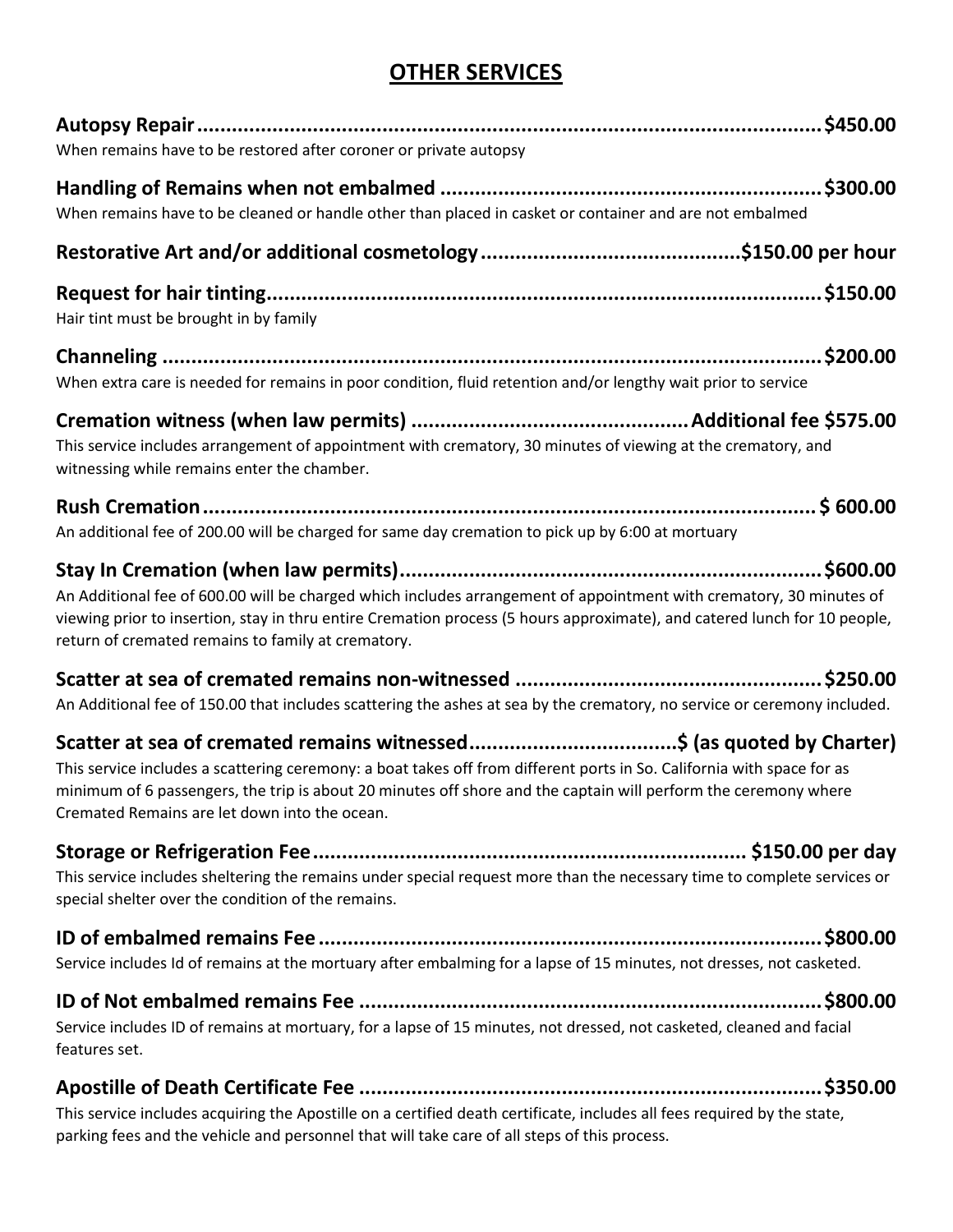# **CASH ADVANCE ITEMS**

These fees relate to charges for your services which must be advanced to said person or agency.

| Certified Copies of Death Certificate (County Fee)                                | \$21.00 (each)                              |
|-----------------------------------------------------------------------------------|---------------------------------------------|
| Permit for Disposition (County Fee)                                               | \$12.00                                     |
| Clergy Donation (set by Church or Clergy)                                         | \$400.00 (& up)                             |
| Musician                                                                          | \$250.00 (& up)                             |
| <b>Newspaper Notices</b>                                                          | (Actual Cost)*                              |
| Motorcycle Escorts<br>(Each Escort Takes 12 Cars; Minimum 2 required)             | \$185.00 (per escort)                       |
| Motorcycle Escorts (Riverside)<br>(Each Escort Takes 12 Cars; Minimum 2 required) | \$370.00 (per escort)                       |
| Riverside National Cemetery (Hearse)                                              | \$600.00                                    |
| <b>Flowers</b>                                                                    | \$395.00 (& up)                             |
| <b>Honor Guard</b>                                                                | (Actual Cost)*                              |
| County Coroner's Sign Out                                                         | \$26.00                                     |
| Foreign Consulate                                                                 | Depends on Country                          |
| Air Tray                                                                          | \$195.00                                    |
| Airline                                                                           | (Actual Cost)* Depends on Final Destination |
| <b>Outside Mortuary</b>                                                           | (Actual Cost)*                              |
| <b>Cremation Fee with A Casket</b>                                                | \$650.50                                    |
| Cremation Fee with Cremation Box Only                                             | \$295.00 up to 300 lb.                      |
| Dove Release at Cemetery                                                          | (Actual Cost)* depends on amount of birds   |

\* Actual Cost means the fee will be checked at the time of need and applied as it is in the moment.